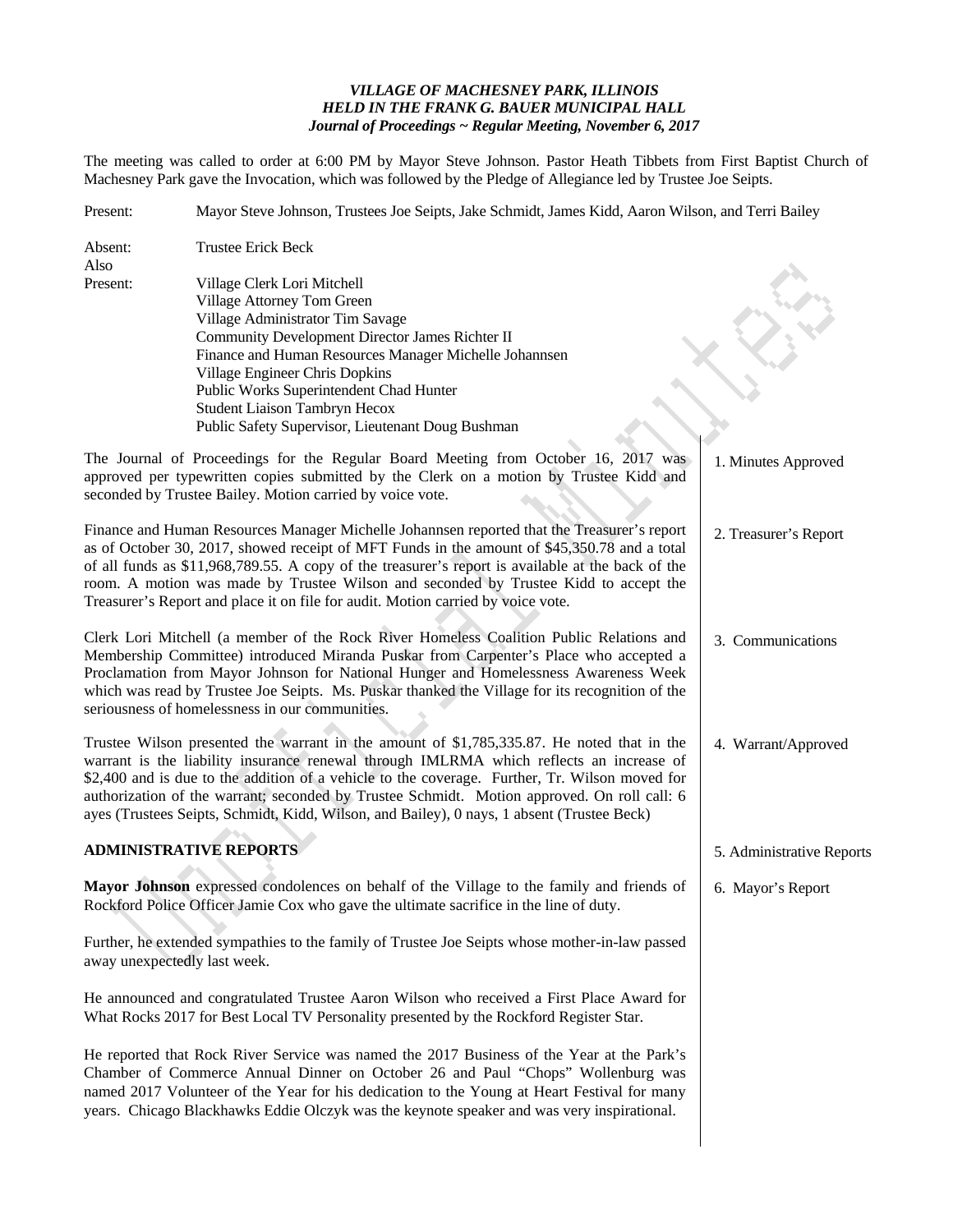Journal of Proceedings November 6, 2017 Page Two

*.*

He reported on the success of the First Annual Fall Fest that was coordinated by the Parks Chamber and Machesney Park Village. He noted that over 1,000 children plus parents attended the event. He thanked the businesses and municipalities who shared their trucks for the kids to check out. Thanks to Meijer who donated all the gift cards for the prizes for the Goblin Egg Hunt and the Costume Contest. Further, he thanked everyone who helped with the planning and volunteered at the event. He noted how much it meant that wife of our late Mayor Frank Bauer, Shirley Bauer and her daughter Janine stopped by the event to show their support.

**Attorney Green** *had no report this evening.*

**Village Administrator Tim Savage** *had no report this evening.*

**Finance and HR Manager Michelle Johannsen** *noted that included in this evening's packet is the Quarterly Investment Report as of October 18, 2017 as required by the Village's Investment Policy.* Total interest earned over the past quarter was \$15,689; which was \$8k higher than the prior quarter due to a combination of increased interest rates across all accounts and all banks and higher balances.

The past quarter had 3 CD's mature: 1) The CD at Northwest bank matured on 10/1/17 and \$135k was reinvested with Rock Valley Credit Union at a rate of 1.41%. 2) The CD at RVCU matured on 8/8/17 and was transferred to a money market account for liquidity. 3) The CD at Northwest bank matured on 8/8/17 and \$655k was reinvested at Associated bank at a rate of 1.41%.

She reported she met with Blackhawk Bank and by merging some accounts and opening a new sweep account, we were able to maximize the interest earned on all accounts and all interest rates were changed to a tiered system based on the balance in the account…most accounts are currently earning 1% and the MFT account is earning 0.55% based on the current balance. With the changed system, interest rates are in-line with the benchmark rate.

She noted that if there are any questions she'd be happy to respond to those. There were no questions.

**Community Development Director James Richter II** *had no report.*

**Public Works Superintendent Chad Hunter** *had no report this evening.*

**Village Engineer Chris Dopkins** *provided an update on ongoing road projects throughout the Village. He reported the Illinois 251 Service Drive, the contractor has paved the roadways. Just a reminder, the first lift goes in this year, give it a winter to go through settling and next year the final surface will be added. The contractor is grading and paving driveways this week. Once that is done, they will do the final restoration.* 

*Town Center: There are a few minor punch list items at the site. Those will be done this week and that will wrap up our project there. The contractor for TLC has taken over the site and things are beginning to take a little shape. Materials have been moved in and if you go there you will be able to see the footprint of the building. It's very exciting. The contractor will be working on the entrance at Roosevelt Road during the next week or so. There will be a lane closure in place during that time.* 

*Flood Demos: The contractor has completed all the punch list items and the final document review is occurring at this time. They foresee a final pay request coming forth in the next few weeks. Same thing with the APP Demos…the contractor has completed most of the punch list and a final pay request will be on the next warrant.*

7. Attorney's Report

- 8. Village Administrator
- 9. Finance/HR Manager

- 10. Comm. Dev Dir
- 11. Public Works Supt.
- 12.Village Engineer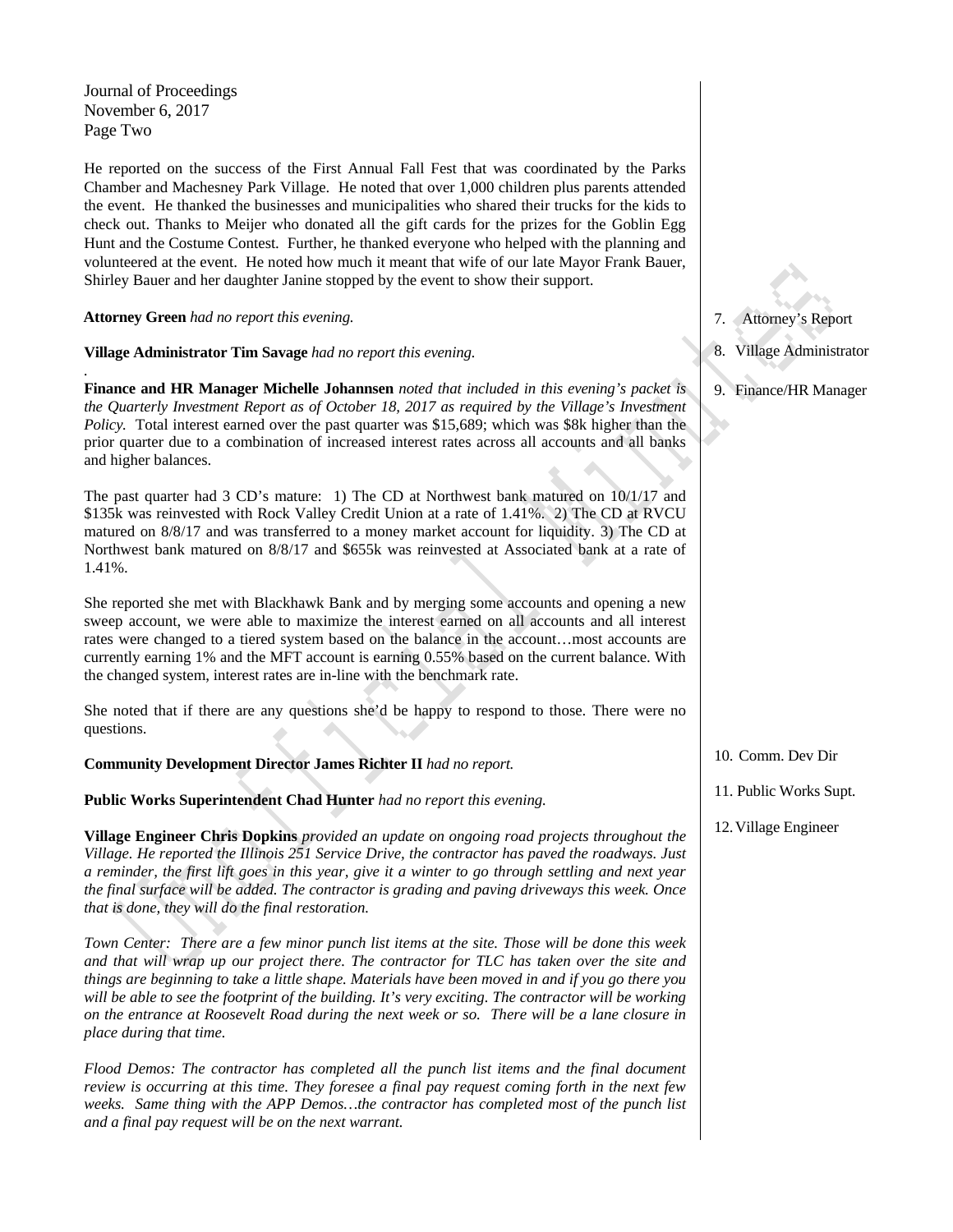Journal of Proceedings November 6, 2017 Page Three

**Harlem High School Student Liaison Tambryn Hecox** *reported that Fall Sports have concluded and this Thursday evening the High School will host the Winter Sports Preview at 6:30 p.m. Graduation is beginning to take shape and Seniors will be ordering caps and gowns at the end of this week.*

**Public Safety Supervisor, Lt. Doug Bushman** reported that from October 13, 2017 through November 2, 2017, there were 1,287 total calls for service by the Machesney Park Division of the Sheriff's Department 303 reports were taken and there were 398 arrests.

# **COMMITTEE AND TRUSTEE REPORTS**

**District #1 Trustee Seipts** *thanked everyone who expressed their condolences at the death of his mother-in-law.*

**District #2 Trustee Schmidt, Public Improvements and Safety Vice-Chairman** *had no report this evening.*

**District #3 Trustee Kidd, Public Improvements and Safety Chairman,** *reported that the elected officials received a letter from individuals about the stop sign issue in the Centaur/Terrang Trail area. He encouraged someone who voted yes on the defeated issue will bring it back for reconsideration.*

**District #4 Trustee Wilson, Administrative and Finance Chairman,** asked that there be a moment of silence for our Fallen Officer Jamie Cox. **A Moment of Silence was Observed.**

*Further, he reported the A&F Committee met this evening and authorized payment of warrant that is on tonight's agenda. He also noted that the committee recommended approval one ordinance and two resolutions that will go to the November 20 Board Meeting with a positive recommendation.*

*He also reported about the First Born Ministries Trunk or Treat Event. He reported the Church welcomed over 5,000 guests at this year's event.*

*He also reported he was privileged to be part of the KNIB Fundraiser this year. They are doing a Capital Project to build a Stand-Alone Building for educational programs and house a lot of the recyclables they bring in.*

*Yesterday he attended the Bowl-a-thon for Rockford Ice Hogs. They were raising money for Brovember to bring awareness to Men's Cancer.*

*Reported that the Light Up the Parks Parade is coming up on November 19.* 

*Further, he reported that he received two phone calls from residents about leaf burning. There is much concern as November is a burn month and it impacts many residents with breathing issues. He expressed that it might be time to revisit the burning question.*

**District #5 Trustee Bailey, Planning and Economic Development Vice-Chairperson,**  *reported the Planning and Economic Development Committee met this evening and moved forward three ordinances with positive recommendations to the November 20 Board Meeting and one ordinance will move to the November 20 Board Meeting with a negative recommendation.*

**District #6 Trustee Beck***, Planning and Economic Development Chairman, left no report this evening.* 21. District #6 Report

13. Student Liaison

|  |  |  |  | 14. Pub Safety Supervisor |
|--|--|--|--|---------------------------|
|--|--|--|--|---------------------------|

- 15. Committee Reports
- 16. District #1 Report
- 17. District #2 Report
- 18. District #3 Report
- 19. District #4 Report

20. District #5 Report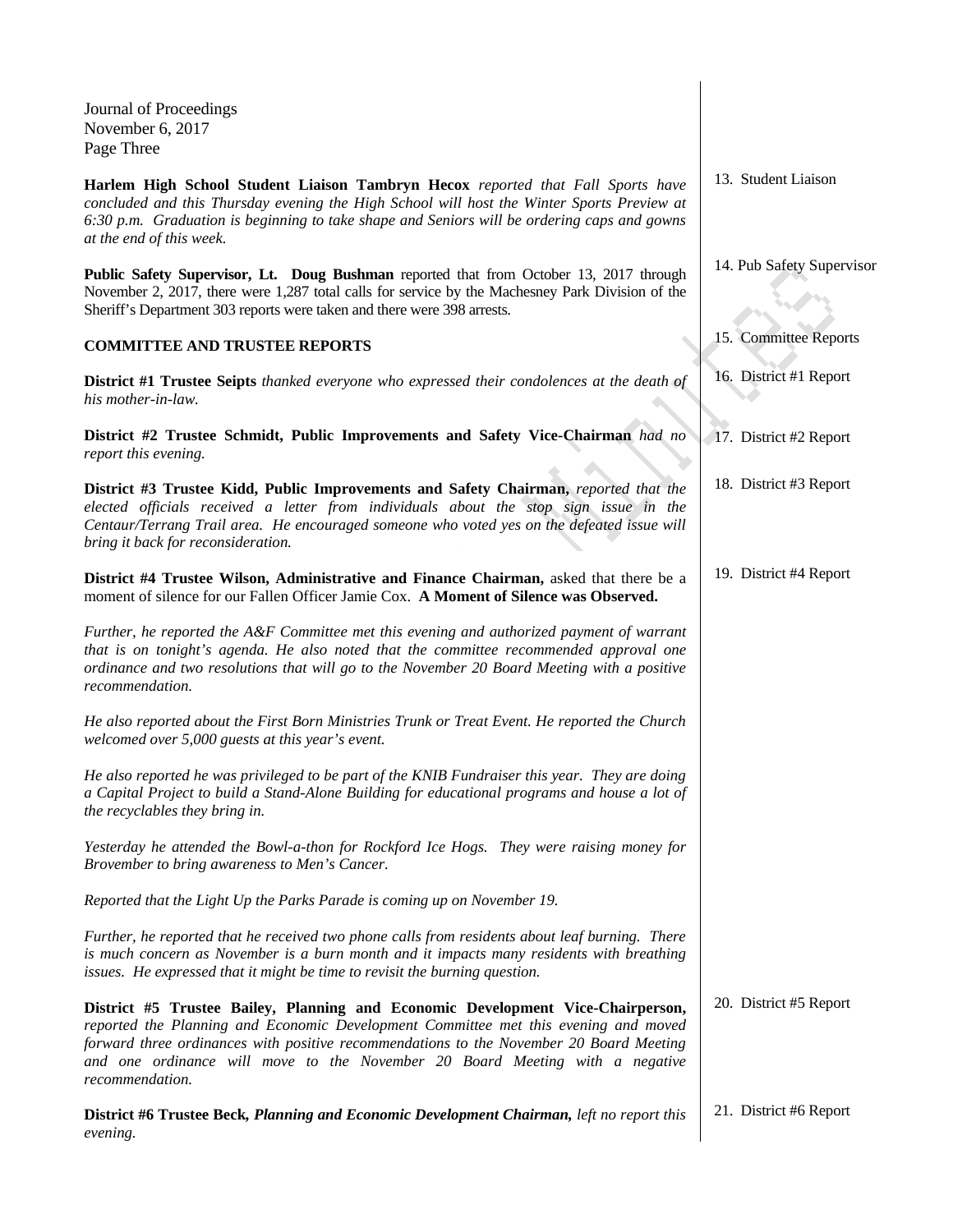Journal of Proceedings November 6, 2017 Page Four

CONSENT AGENDA\* - Mayor Johnson noted that the next item is the Consent Agenda. He asked Staff to introduce all items to be considered under the Consent Agenda. Village Administrator Tim Savage presented the items as follows:

- A. Ordinance 34-17, Creating a Text Amendment to Zoning Code, Industrial Design Standards Applicability, Final Reading
- B. Ordinance 37-17, Issuance of a Class "C" Liquor License, 8289 Burden Road and Amends the Code to Increase Number of Class "C" Licenses to one license, Final Reading
- C. Resolution 69-R-17, Provides for the Adoption of a Building Permit Fee Schedule
- D. Ordinance 42-17, Modifies the Village Code to Update Building Codes, First Reading
- E. Resolution 64-R-17, Issuance of a Driveway Variance Permit at 4824 Pine Al Drive

Mayor Johnson asked if there were items any Trustee would like removed from the Consent Agenda to be considered separately. There were none. The Consent Agenda was accepted as presented.

Mayor Johnson called for a motion to approve all items under the Consent Agenda as presented. The motion was made by Trustee Wilson and seconded by Trustee Schmidt. The motion was approved by roll call vote. 6 ayes (Trustees Seipts, Schmidt, Kidd, Wilson, Bailey, and Mayor Johnson), 0 nays, and 1 absent (Trustee Erick Beck)

# **UNFINISHED BUSINESS - None**

# **NEW BUSINESS - None**

### **PUBLIC COMMENT –**

- **1)** *Jamie Lappin, Hans Lane, spoke to the Board about his concerns with traffic issues in the Hans, Terrang Trail, Centaur area and hazards to children. He had previously sent a letter of concern to elected officials and used this opportunity to readdress the concern.*
- **2)** *Michelle Clark, Hans Lane, spoke to the Board about her concerns with the traffic issues in the Hans, Terrang Trail, Centaur area and her fear for her children when walking to the school bus stop.*

#### **CLOSED SESSION - None**

**Trustee Wilson moved to adjourn;** seconded by Trustee Seipts. Motion approved by voice vote. Meeting adjourned at 6:29 p.m.

APPROVED:

 $\overline{\phantom{a}}$ Lori J. Mitchell, MMC Village Clerk

BOARD MEETING – FIRST AND THIRD MONDAY AT 6:00 PM EXCEPT WHEN A HOLIDAY FALLS ON A BOARD MEETING MONDAY, THE MEETING IS RESCHEDULED FOR THE TUESDAY AFTER THAT HOLIDAY. Administration and Finance Committee – First and Third Monday @ 5:45 PM prior to a regularly scheduled Board Meeting. Planning and Economic Development Comm.- First Monday of each month at 5:30 PM Public Improvements and Safety Comm. - Third Monday of each month at 5:30 PM Planning and Zoning Commission – Fourth Monday of each month at 6:00 PM

These minutes are not official unless signed and sealed by the Village Clerk.

22. Consent Agenda

Approved:

Ordinance 34-17 Ordinance 37-17 Resolution 69-R-17 Ordinance 42-17, First Rdg Resolution 64-R-17

Approved Consent Items

- 23. Unfinished Business
- 24. New Business
- 25. Public Comment

- 26. Closed Session
- 27. Adjourn